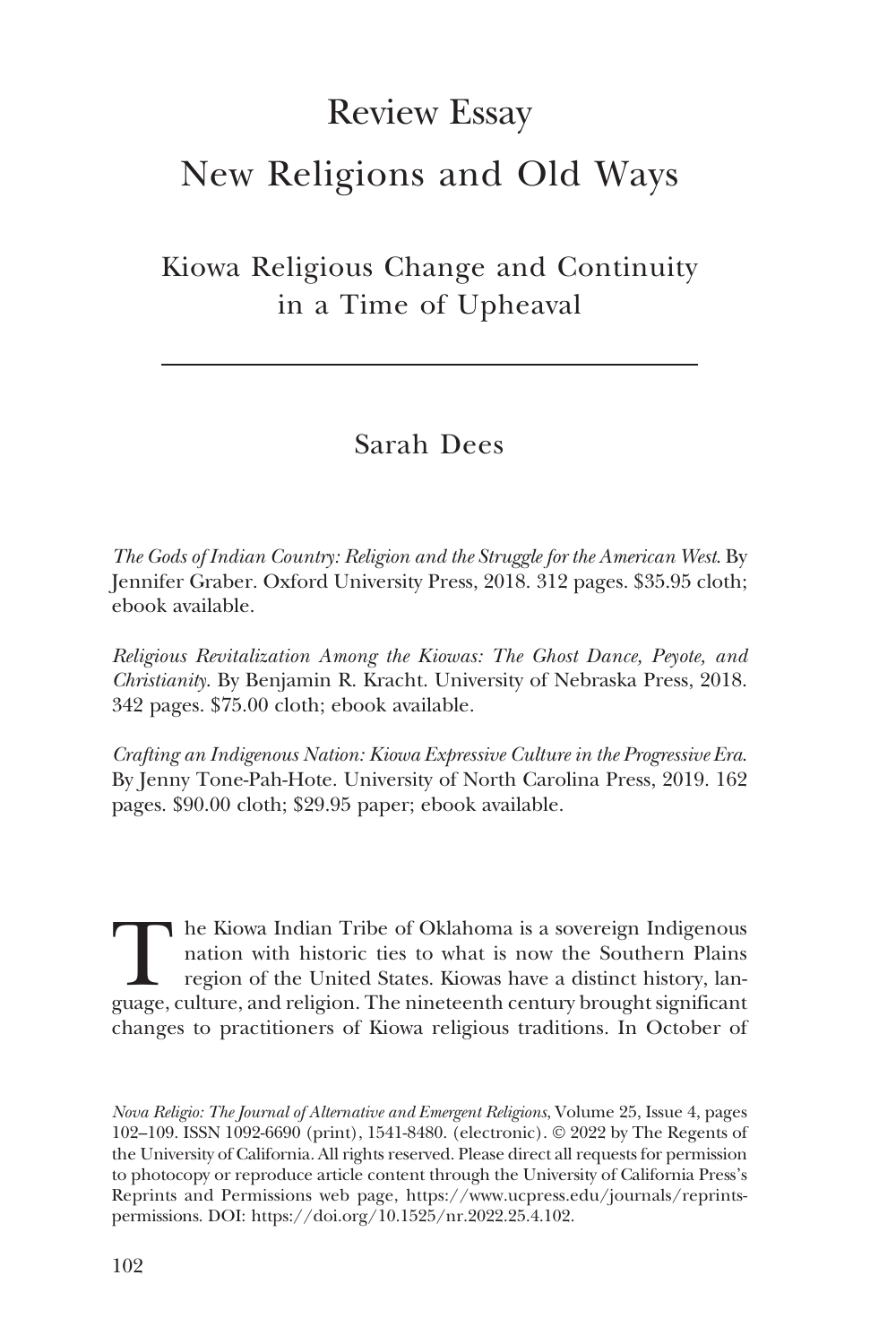1867, members of the Kiowa, Comanche, Kiowa-Apache, Southern Cheyenne, and Arapaho nations signed the Medicine Lodge Treaty (a singular descriptor for what was actually a series of treaties) with the U.S. government. As more Euro-Americans had moved West following the Civil War, settlers and the U.S. military disrupted and attacked Native communities whose lands they sought to claim. Warriors from Native nations throughout the Plains had resisted the intrusions, at times with deadly violence. The U.S. government, concerned about the cost of continuing armed engagements, wished to establish a military truce with Native nations. But more than that, the federal government wanted to pressure Native Americans to change their ways of life in order to, theoretically, reduce tensions between the original inhabitants of the Plains and the predominantly white settlers who encroached upon Native lands—including lands that had been specifically designated as Indian Territory.

The Medicine Lodge Treaty ushered in the assimilation era as the U.S. federal government sought to transform Native lifeways. By restructuring nearly every aspect of Native individual and communal life—including those rooted in multifaceted connections to their homelands—architects of assimilation policies believed that that they could minimize Native dependence on large territories, thus opening lands for non-Native use. The treaty established the Kiowa-Comanche-Apache (KCA) reservation in what is now Oklahoma, which radically reduced Native territory. Christian missionaries, enlisted to serve as reservation administrators, came to be the adjudicators of traditional cultural practices. In the assimilation era, Plains Natives had to contend with the hard power of the federal government and the soft power of Christianity in efforts to survive settler colonialism.

Scholarship on new Indigenous religions frequently draws on the theory of "revitalization movements," which some have critiqued for placing too much emphasis on external factors that influence the development of new religions. Three recently published books help to move this conversation forward in productive ways. Scholars Jennifer Graber, Benjamin Kracht, and Jenny Tone-Pah-Hote highlight the challenges facing the Kiowa community as well as how Kiowas drew on religion as they adapted, changed, and persevered in this period. Each book is shaped by the author's perspective on American religious history, anthropology, or Native American and Indigenous studies. But read together, these three books offer scholars of new religions valuable insights into the religious and cultural changes that Kiowas underwent during this tumultuous period. Further, this Kiowa case study offers important lessons for students and scholars interested in new religious movements among Native American nations more broadly.

Jennifer Graber's The Gods of Indian Country: Religion and the Struggle for the American West is a significant study of Indigenous sovereignty, U.S.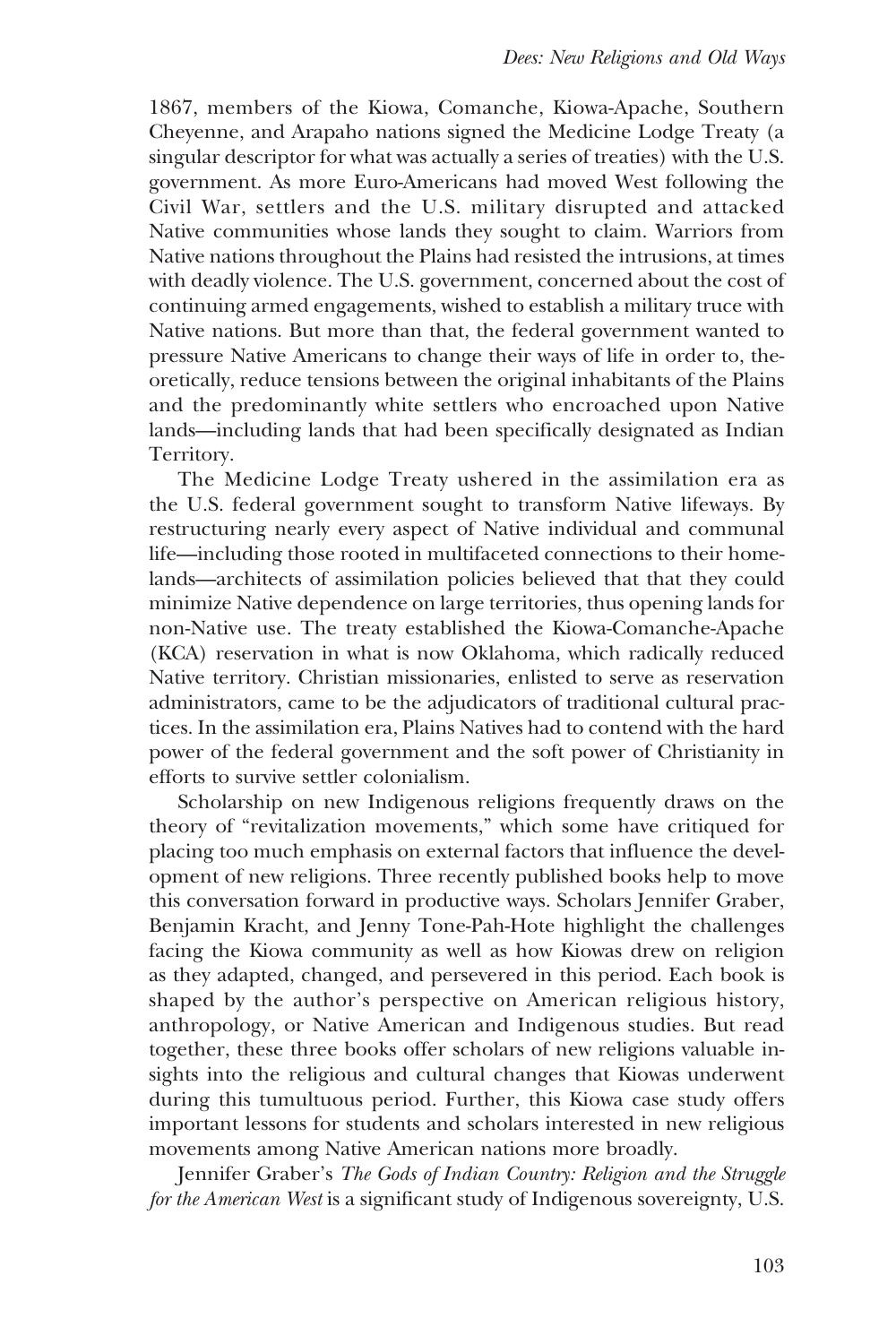governance, and religious adaptation on the Plains. A professor of Religious Studies and an affiliate faculty member in Native American and Indigenous Studies at the University of Texas at Austin, Graber masterfully draws together Indigenous and Euro-American sources to document spiritual competition over the fate of Kiowas and other Native nations during a period of American expansion. She demonstrates that Kiowa individuals and communities drew on new and old forms of religion as they resisted efforts on the part of Euro-Americans to challenge and change their ways of life.

The Gods of Indian Country depicts Kiowa religion as an ever-evolving site of power and contestation. The book opens with a brief discussion of the Kiowas' 1873 Sun Dance, emphasizing that even when practicing "traditional" or long-standing ceremonies, when circumstances demanded it Kiowas already drew upon sacred power through established ways and new ways. Religious innovation, in other words, was not new to the Kiowa. This opening vignette highlights the recurring theme of access to sacred power—dwdw—that continues throughout the book. Offering essential historical and political context to developments of the assimilation era, Graber describes the role of religion in key U.S. federal Indian policies. These encompass the removal policies in the 1830s (which wrested Native nations throughout the East and Midwest from their original homelands); President Ulysses S. Grant's 1868 "Peace Policy" (which placed Christian missionaries as administrators of reservations); and the 1887 Dawes Act (which partitioned communally-held reservation lands into individual plots and transferred ownership of "excess" plots to non-Natives).

A primary contribution of Graber's book is her analysis of the roles of so-called "friends of the Indian" in the administration of Indian policies. These friends were white Protestants who maintained that they had Native Americans' best interests in mind when they advocated for assimilation policies. Through a careful reading of sources, Graber demonstrates that Kiowas selectively engaged in new religious rituals and ideas, drawing on sacred sources of power to mitigate policies that specifically targeted their traditions for elimination. This included their adaptation of the Ghost Dance, which took the form of the Feather Dance among the Kiowa, the use of peyote as a sacrament in what would become the Native American Church, and selective incorporation of elements from Catholicism and Protestantism. Throughout the book, Graber demonstrates how Kiowas explored new ways to draw on existing forms of sacred power that would enable them to maintain key aspects of their lives and societies.

The Gods of Indian Country is divided into three parts. "Open Lands" covers the period from 1803 to 1867, "Closed Lands" covers 1868–1881, and "Divided Lands" concludes with 1882–1903. Early chapters document efforts on the part of the U.S. government to learn more about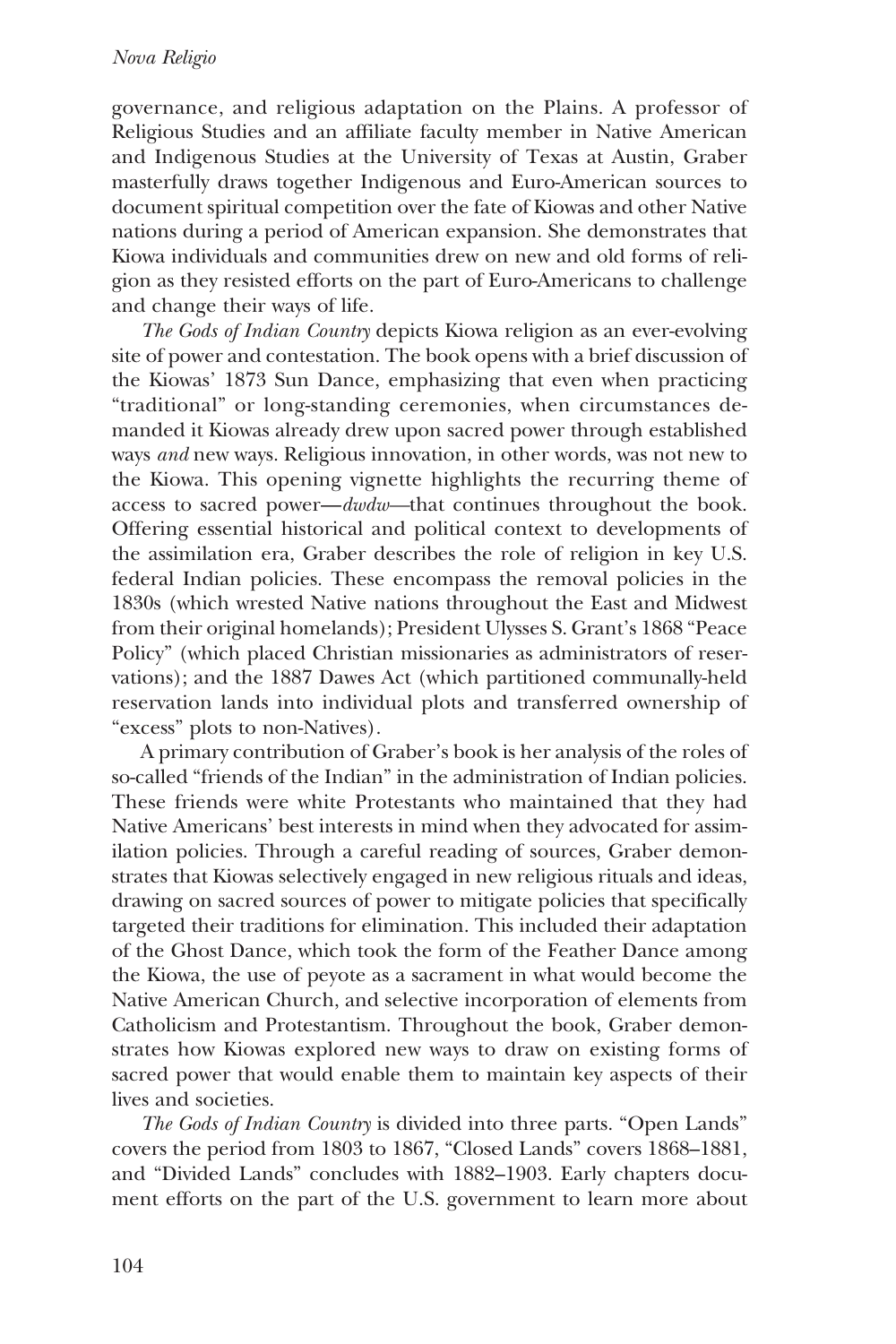lands that were home to the Kiowa and other nations and Christian missionary work among the Kiowa. Later chapters describe the imprisonment of Kiowa men in Fort Marion, Florida, as well as the establishment of day schools and boarding schools for Native children. Prisons and schools each had parallel goals of disciplining Native subjects. While Graber does draw on expected sources—including government reports and documents from Christian missionaries engaged with missionization—she makes a significant effort to draw on Indigenous documentary evidence as well. She analyzes a variety of Kiowa sources, including painted shields and tipis, calendar entries, and drawings. These sources record Kiowas' reactions to policies that greatly impacted their families. In addition to offering a valuable window into historical Kiowa perspectives, Graber also usefully situates her story within a larger context of white Protestant supremacy. Indian assimilation efforts occurred amidst violence against Black individuals and families, anti-Asian sentiments and legislation, antisemitism, concerns about immigration from Eastern Europe, and anti-Catholicism. The Gods of Indian Country is a must-read for scholars interested in the intersection of American religious history and Native American and Indigenous religions.

For another perspective on Kiowa religious change beginning in the nineteenth century, Benjamin R. Kracht analyzes the adoption of new religions among the Kiowa within an anthropological framework. A professor of Anthropology at Northeastern State University in Tahlequah, Oklahoma, Kracht has been studying Kiowa ritual and belief since 1987. In Religious Revitalization Among the Kiowas: The Ghost Dance, Peyote, and Christianity, he uses anthropological methods and theories to analyze new forms of religious experience that developed among the Kiowa after the creation of the KCA Reservation in 1869. Like Graber, Kracht examines Kiowa engagement in the Ghost Dance, Christianity, and peyote traditions, including the Native American Church. His data include historical anthropological reports and his own long-term ethnographic research, incorporating decades' worth of participant observations and interviews. He draws heavily on anthropological theory, employing the concepts of revitalization, syncretism, and redemptive and expressive movements to explain the adoption of new religions among the Kiowa. Kracht's study, deeply rooted in the discipline of anthropology, does not always reflect recent critiques of revitalization theories proffered by scholars of new religions. It nonetheless offers a valuable contribution for scholars and students in this area.

Kracht's lengthy, detailed chapters are also divided by time period and topic. He begins by discussing Kiowa culture in the nineteenth century before moving to examinations of Christianity, peyote traditions, and the Ghost Dance from the creation of the KCA Reservation onward. Kracht's narrative extends beyond Graber's, tracing Kiowa Christianity and Native American Church participation after World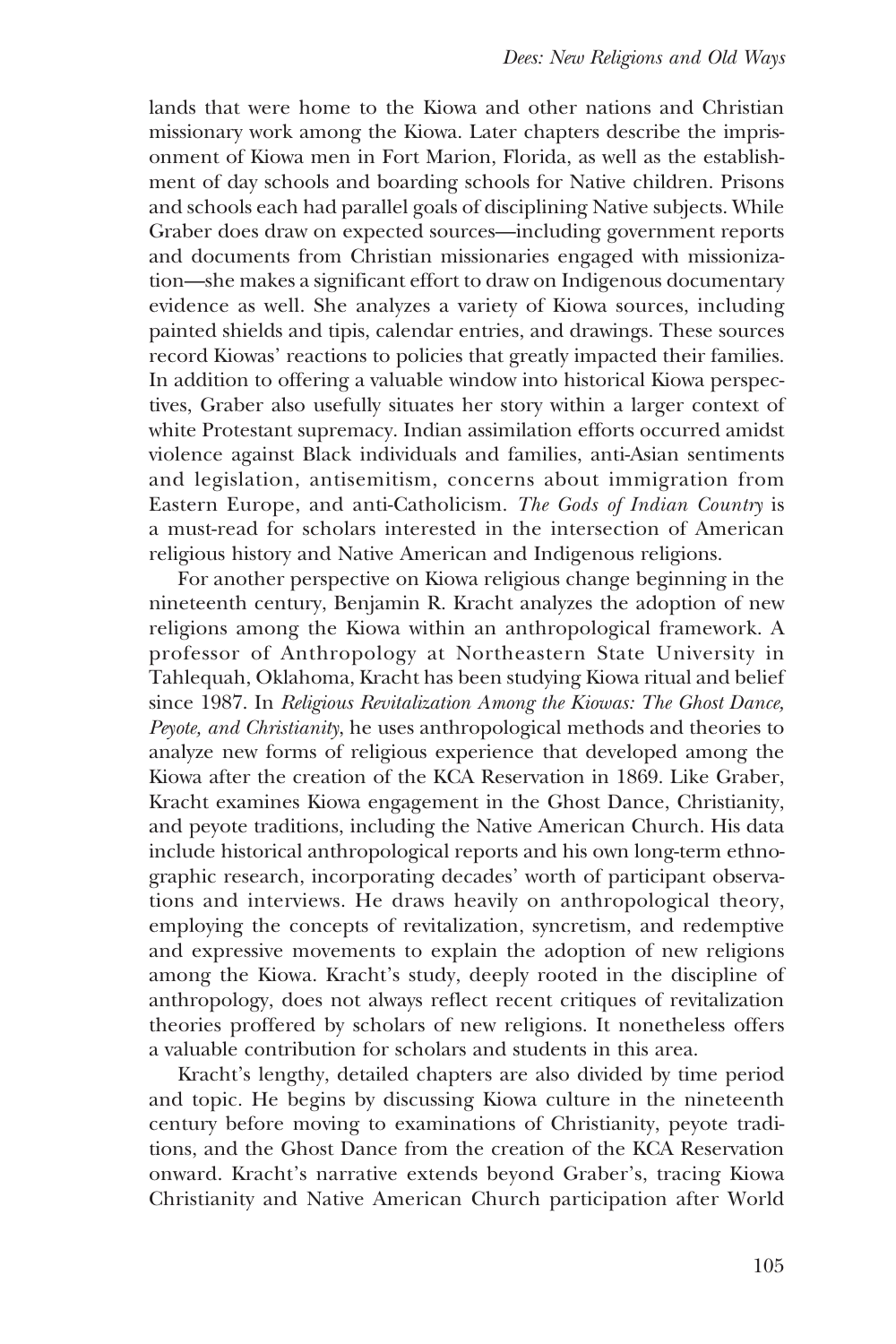War II. Part of Kracht's study, like Graber's, is devoted to Euro-American Christian missionary activity among the Kiowa. Kracht covers Quaker, Methodist, Presbyterian, Baptist, and Catholic missions, including the creation of schools and churches. He considers the ways that Kiowas adopted and adapted Christian messages, in time spreading their own versions.

In addition, he describes the introduction of peyote to the Kiowa. The ritual consumption of peyote had been a longstanding tradition in Mexico, and by the mid-nineteenth century the practice had spread among members of the Kiowa community. Aspects of the tradition drew on Mexican practices, but Kiowas incorporated it into their own traditions. Throughout his descriptions of rituals involving peyote, Kracht notes ways in which this "new" tradition nonetheless drew on previous aspects of Kiowa ceremony—for example, the organization of the ceremonial space, movements within the space, prayers, feasting, and the use of sweat lodges and other forms of physical and ritual purification.

Another focus of Kracht's study is Kiowa interest in the Ghost Dance, which originated from the visions of the Paiute man Wovoka. Combining Christian apocalypticism with earlier forms of dancing, this ceremony became popular among numerous Native nations, including the Kiowa. Religious Revitalization Among the Kiowas includes detailed descriptions of historical dances provided by participants who were present and by anthropologists or missionaries who witnessed them. Kracht describes how the Ghost Dances helped participants to maintain a sense of Kiowa identity and subvert impositions from white Americans. Some participants incorporated Christian elements into the new practice. Others adopted the Ghost Dance while refusing other forms of cultural innovations, such as the houses that the government and missionaries wanted them to build. Ultimately, Kracht takes care to note that not all Kiowas were necessarily interested in, or approved of, this new tradition.

Kracht describes how Euro-American federal Indian agents and missionaries sought to control Kiowa engagement in self-determined religious practices, as does Graber. Missionaries portrayed Ghost Dance camps very negatively. Federal agents threatened, cajoled, and sought to prevent Kiowas from participating in the dances through the withholding of essential rations. Because Kracht's intensive study closely tracks his detailed sources, he offers less of a broader narrative about the role of religion in U.S. settler colonialism, which Graber's book helpfully addresses. His later chapters discuss the progression of these practices after World War II, including the ways some divisions have lingered between adherents of the Native American Church and Christian denominations that do not draw on peyote. Ultimately, Kracht succeeds in showing the many ways Kiowas blended religious and cultural forms, while simultaneously documenting the longstanding diversity of opinions among Kiowas about religious innovations.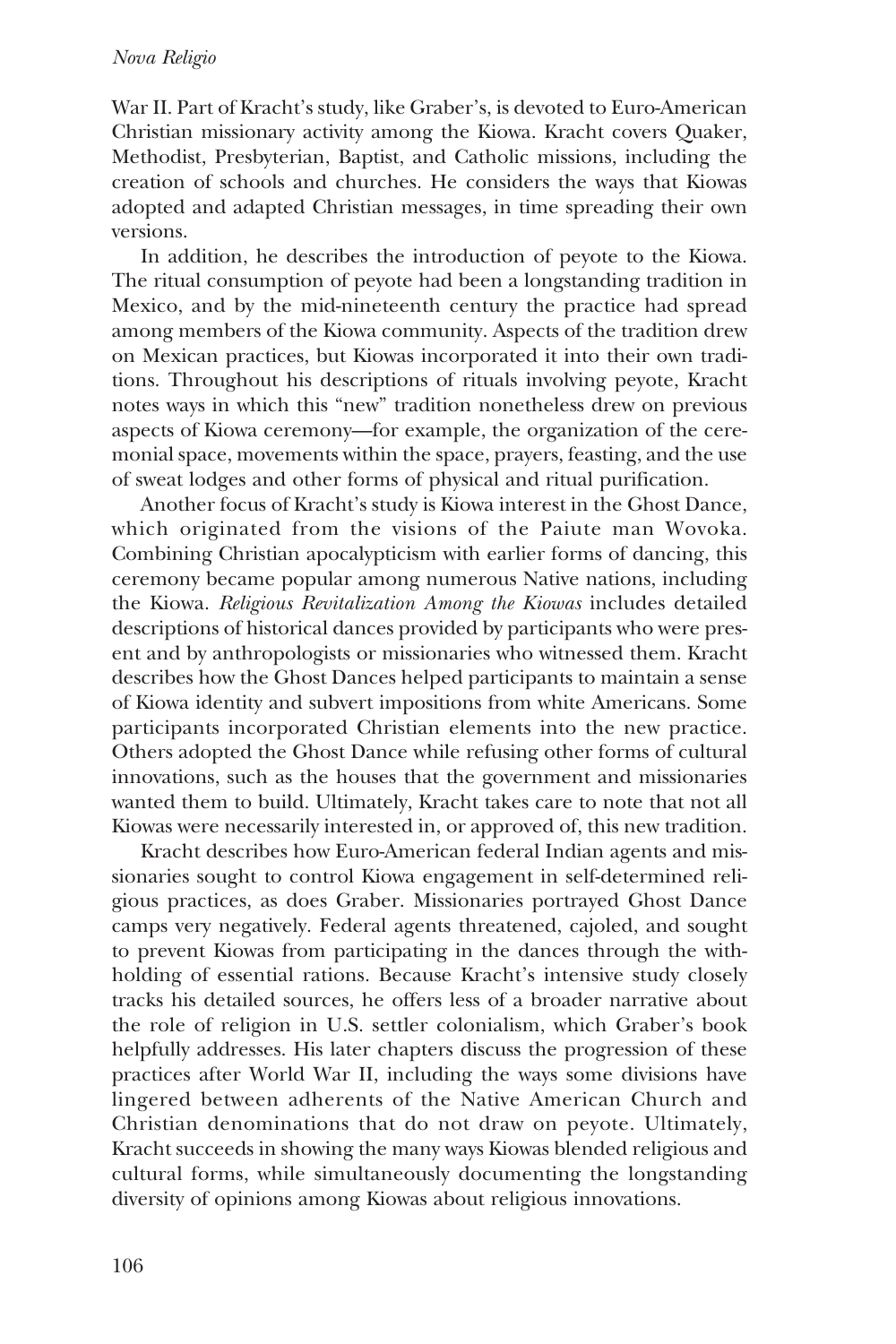A final book offers another noteworthy and important perspective on Kiowa religion and culture during this era of forced assimilation. Tragically, Jenny Tone-Pah-Hote (Kiowa), Associate Professor of American Studies at the University of North Carolina at Chapel Hill, lost a battle with leukemia shortly after the 2019 publication of Crafting an Indigenous Nation: Kiowa Expressive Culture in the Progressive Era. Her book examines Kiowa material culture and survival in the same time period that Graber and Kracht view through historical and anthropological lenses. An expert in American and Native American and Indigenous Studies (NAIS), Tone-Pah-Hote does not foreground the category of religion—something that is not unusual in American Studies and NAIS scholarship. Nonetheless, she briefly describes the religious changes of the assimilation era that Graber and Kracht take up in more detail. Furthermore, analyses of religion are present through her discussions of Kiowa ceremonialism, peyote use, dances, and material culture. As a singular contribution to accounts of Kiowa expressive culture, drawing on important contributions from her own family's history, her book is a valuable source for scholars interested in new religious movements among the Kiowa.

As Tone-Pah-Hote observes, her book does not concentrate on famous events or leaders. Instead, she examines ordinary people—how they "lived, died, and carried on about the business of being Kiowa during and after the reservation era" (xiii). In order to explore this theme, Tone-Pah-Hote turns to what she describes as "expressive culture"—including visual culture, art, performance, music, and dance. Tone-Pah-Hote resists the arbitrary hierarchy between "arts" and "crafts," considering a range of items under the single category of expressive culture that might otherwise be sorted into one or the other classification, including silver jewelry, beaded clothing, and paintings. She also analyzes the modes of production and use of these objects. This approach is similar to the way she addresses religion throughout the book—generally not directly, but as a feature of broader Kiowa culture and society. By studying Kiowa expressive culture, the author seeks to show that, despite the turmoil of the assimilation era, Kiowas were able to maintain important aspects of their cultural identity. As they created pieces of art, jewelry, and regalia, Kiowas were also crafting a sense of identity, asserting their sovereignty, and resisting externally imposed changes.

Tone-Pah-Hote draws on an array of sources in her study, including archival documents, images, objects, and stories. Each chapter in Crafting an Indigenous Nation begins with a close analysis of a particular example of Kiowa expressive culture. The author's careful readings of her sources, including photographs documenting the use of objects, offer insight into how cultural production served as a powerful way for Kiowas to mediate challenging political demands. Chapters explore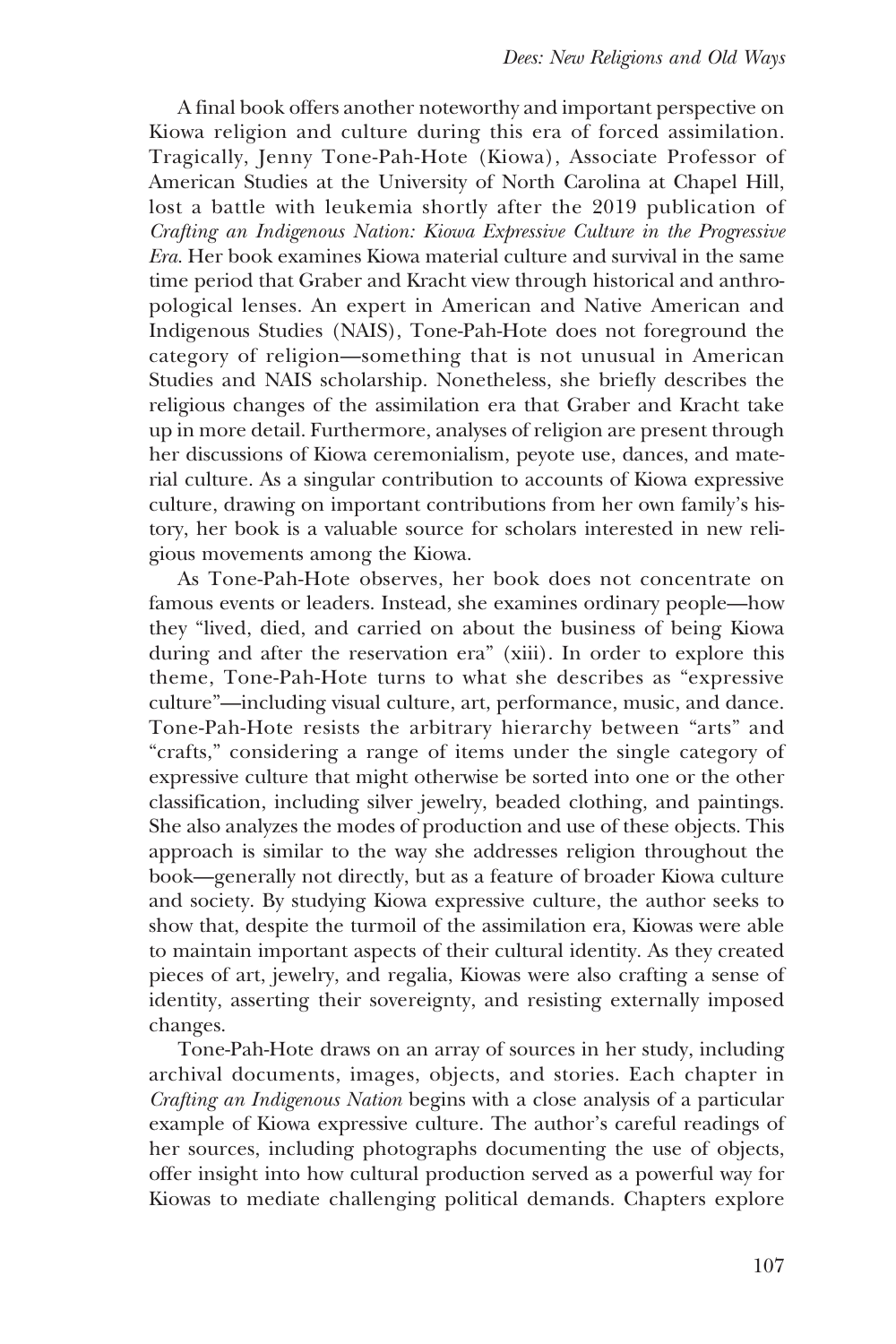## Nova Religio

Kiowa participation in public cultural gatherings, silversmithing and connections between jewelry and religious traditions, dancing and powwows, and women's creative practices, including beadwork.

Taken together, these texts offer several notable insights. First, it is important for scholars of new religions to recognize that Christianity itself can be considered a new religious movement among Indigenous communities. Often, scholars focus on so-called prophetic movements such as the Ghost Dance when considering emergent Indigenous religions. How might scholars benefit from thinking about the spread of Christianity among Indigenous communities not as conversion to a longstanding religion, but as the development of a new form of religion or spirituality? Based on insights from these authors, I believe this could profoundly shape our understanding of Indigenous religious agency.

In addition, these books model the importance of drawing on Native sources, which each author accomplishes in different ways—through texts, oral histories, or material culture. Graber extends her use of common forms of historical documentary evidence to include Kiowa sources, offering meaningful interpretations of drawings and calendars. The Gods of Indian Country includes eight color plates and forty-two figures, allowing readers to see and appreciate these sources. In addition, Graber worked with the Kiowa Tribal Museum in Carnegie, Oklahoma to digitize Kiowa calendars online at<https://kiowacalendars.org>. Kracht revisits narratives from historical ethnographic reports and weaves them together with knowledge gained during his own long-term fieldwork. This enables him to present generations of insight from Kiowa religious practitioners. Finally, Tone-Pah-Hote provides readings of a variety of forms of Kiowa material culture, drawing on teachings from her community. This personal knowledge paired with astute analysis offers a multilayered form of insight that is at once emic and etic. These Indigenous sources greatly enrich and deepen our understanding of Kiowa culture.

Notably, each of these texts, though centered on the past, addresses contemporary Kiowa culture. While Graber's historical analysis ends in 1903, her epilogue addresses the legacy of this history. She reflects on the 500-year anniversary of Columbus' incursion into the Americas and the growing acknowledgment of the role of Christianity in colonization. She also considers her own visits to Kiowa country where she was able to witness the continuing activity of historic Kiowa warrior societies. Kracht begins and ends his narrative with vignettes of his time spent with a respected Kiowa elder who embodied many of the blended spiritual qualities he documents throughout his book. Near the end of her book, Tone-Pah-Hote writes about the ways that Kiowas in the early twentyfirst century have continued to build on the forms of expressive culture she describes. These books emphasize change as well as continuity, helping to demonstrate that Kiowas employed new religious and cultural